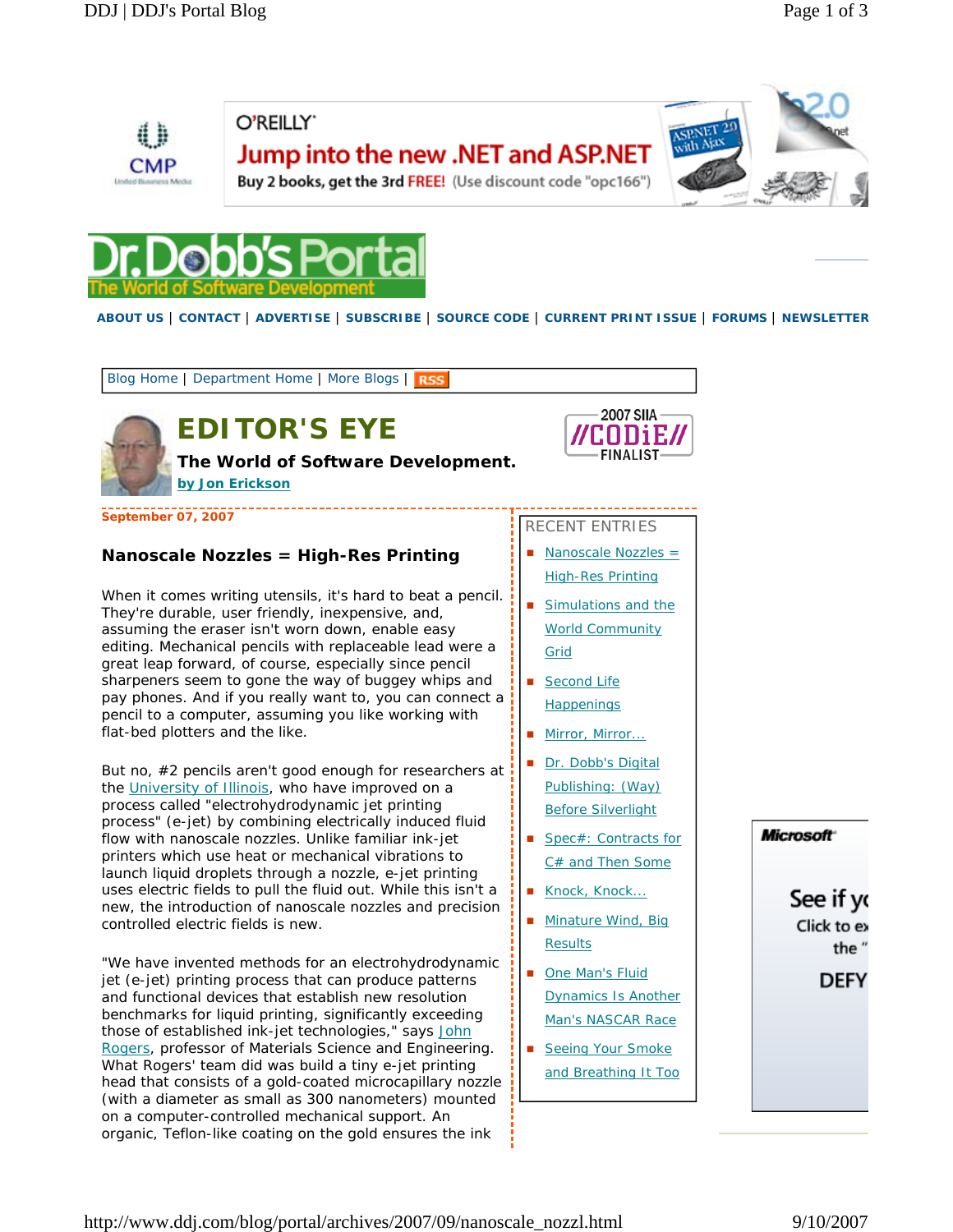flows cleanly out the nozzle toward the target. Tiny droplets of ink eject onto a moving substrate to produce printed patterns. Lines with widths as narrow as 700 nanometers, and dots as small as 250 nanometers, can be achieved in this fashion.

Rogers goes on to say that this type of e-jet printing will likely be used for large-area circuits, displays, photovoltaic modules and related devices, and as well as in security, biotechnology. and photonics. "The neat thing is that we find that this extremely high-resolution form of e-jet printing can also be used for diverse systems, such as printing microarrays of DNA spots for bioanalysis, or printing carbon nanotubes and other classes of nanomaterials that are difficult to pattern in other ways," he explains.

Posted by Jon Erickson at 09:36 AM Permalink

Please log in to post comments.

This is a public forum. CMP Media and its affiliates are not responsible for and do not control what is posted herein. CMP Media makes no warranties or guarantees concerning any advice dispensed by its staff members or readers.

Community standards in this comment area do not permit hate language, excessive profanity, or other patently offensive language. Please be aware that all information posted to this comment area becomes the property of CMP Media LLC and may be edited and republished in print or electronic format as outlined in CMP Media's Terms of Service.

**Important Note:** This comment area is NOT intended for commercial messages or solicitations of business.

| SEPTEMBER 2007              |  |  |  |  |  |  |  |  |  |  |  |
|-----------------------------|--|--|--|--|--|--|--|--|--|--|--|
| Sun Mon Tue Wed Thu Fri Sat |  |  |  |  |  |  |  |  |  |  |  |
|                             |  |  |  |  |  |  |  |  |  |  |  |

|    |  | 2 3 4 5 6 7 8        |  |  |
|----|--|----------------------|--|--|
|    |  | 9 10 11 12 13 14 15  |  |  |
|    |  | 16 17 18 19 20 21 22 |  |  |
|    |  | 23 24 25 26 27 28 29 |  |  |
| 30 |  |                      |  |  |

#### MONTHLY ARCHIVES

- September 2007
- August 2007
- July 2007
- June 2007
- May 2007
- April 2007
- **March 2007**
- February 2007
- January 2007
- December 2006
- November 2006
- October 2006
- September 2006
- August 2006
- July 2006
- June 2006
- May 2006
- April 2006

BLOGROLL

**If You Build It** 



## **INFO-LINK**

Silverlight: Your lang applied to Rich Interr Application design. Le more.

Don t Press Your Lu Find Application Prob Sooner.

Learn about Intel® A Management Technol build manageability applications

BE HEARD: take a su and enter to win \$500